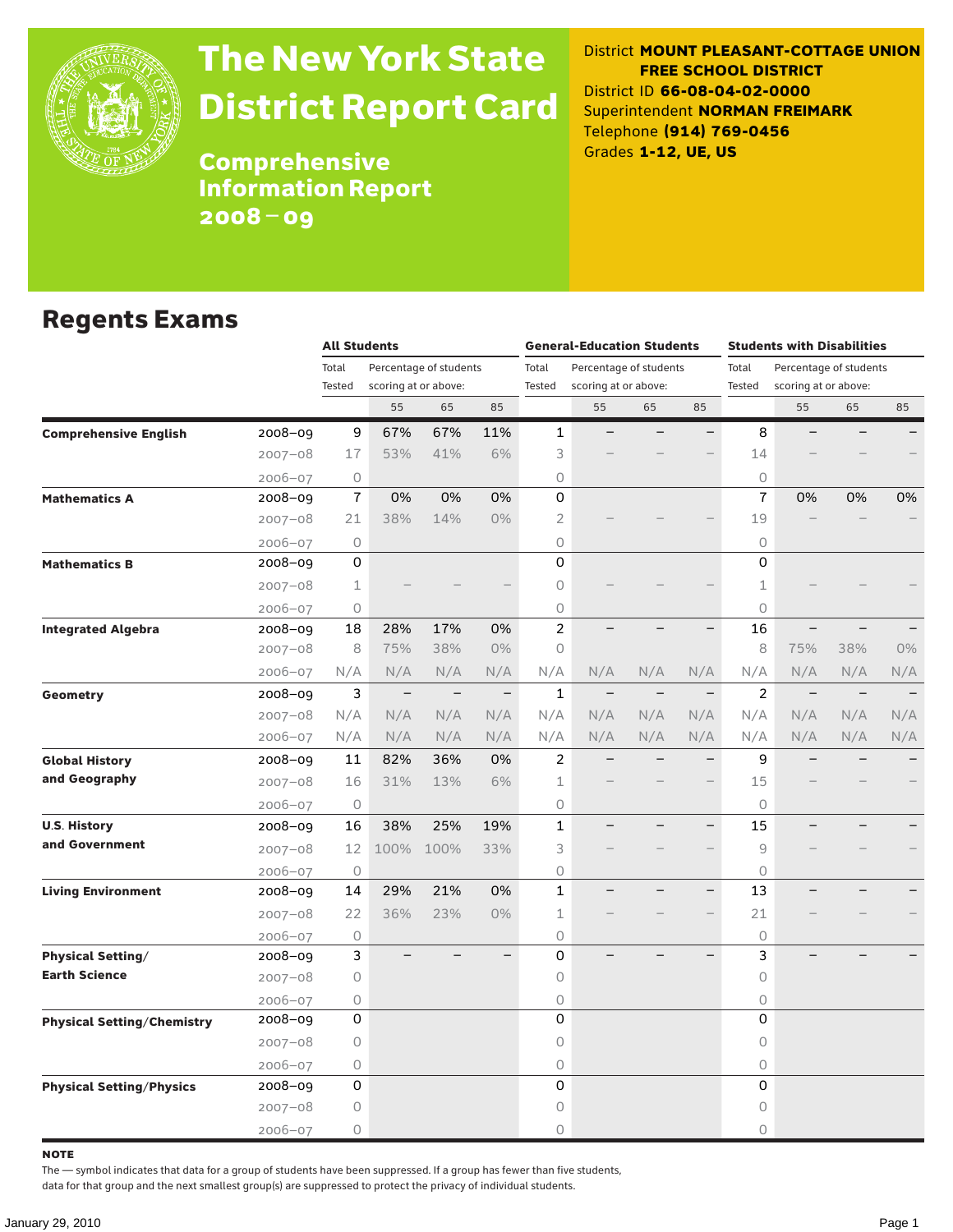District **MOUNT PLEASANT-COTTAGE UNION FREE SCHOOL DISTRICT** District ID **66-08-04-02-0000**

# Regents Competency Tests

|                       |             | <b>All Students</b> |                  |                     |                  | <b>General-Education Students Students with Disabilities</b> |                  |  |
|-----------------------|-------------|---------------------|------------------|---------------------|------------------|--------------------------------------------------------------|------------------|--|
|                       |             | <b>Total Tested</b> | Percent Passing: | <b>Total Tested</b> | Percent Passing: | <b>Total Tested</b>                                          | Percent Passing: |  |
| <b>Mathematics</b>    | 2008-09     | 47                  | 53%              | 1                   |                  | 46                                                           |                  |  |
|                       | $2007 - 08$ | 31                  | 26%              | $\Omega$            |                  | 31                                                           | 26%              |  |
|                       | $2006 - 07$ | 0                   |                  | 0                   |                  | $\circ$                                                      |                  |  |
| <b>Science</b>        | 2008-09     | 15                  | 27%              | $\mathsf{O}$        |                  | 15                                                           | 27%              |  |
|                       | $2007 - 08$ | 43                  | 44%              | 2                   |                  | 41                                                           |                  |  |
|                       | $2006 - 07$ | 0                   |                  | 0                   |                  | $\circ$                                                      |                  |  |
| <b>Reading</b>        | 2008-09     | 19                  | 53%              | 1                   |                  | 18                                                           |                  |  |
|                       | $2007 - 08$ | 11                  | 45%              | $\Omega$            |                  | 11                                                           | 45%              |  |
|                       | $2006 - 07$ | 0                   |                  | $\circ$             |                  | $\Omega$                                                     |                  |  |
| <b>Writing</b>        | 2008-09     | 12                  | 83%              | 0                   |                  | 12                                                           | 83%              |  |
|                       | $2007 - 08$ | 9                   | 78%              | 1                   |                  | 8                                                            |                  |  |
|                       | $2006 - 07$ | 0                   |                  | 0                   |                  | 0                                                            |                  |  |
| <b>Global Studies</b> | 2008-09     | 31                  | 42%              | 1                   |                  | 30                                                           |                  |  |
|                       | $2007 - 08$ | 17                  | 12%              |                     |                  | 16                                                           |                  |  |
|                       | $2006 - 07$ | 0                   |                  | 0                   |                  | $\circ$                                                      |                  |  |
| <b>U.S. History</b>   | 2008-09     | 24                  | 13%              | $\overline{2}$      |                  | 22                                                           |                  |  |
| and Government        | $2007 - 08$ | 4                   |                  |                     |                  | 3                                                            |                  |  |
|                       | $2006 - 07$ | 0                   |                  | $\circ$             |                  | 0                                                            |                  |  |

#### note

The — symbol indicates that data for a group of students have been suppressed. If a group has fewer than five students,

data for that group and the next smallest group(s) are suppressed to protect the privacy of individual students.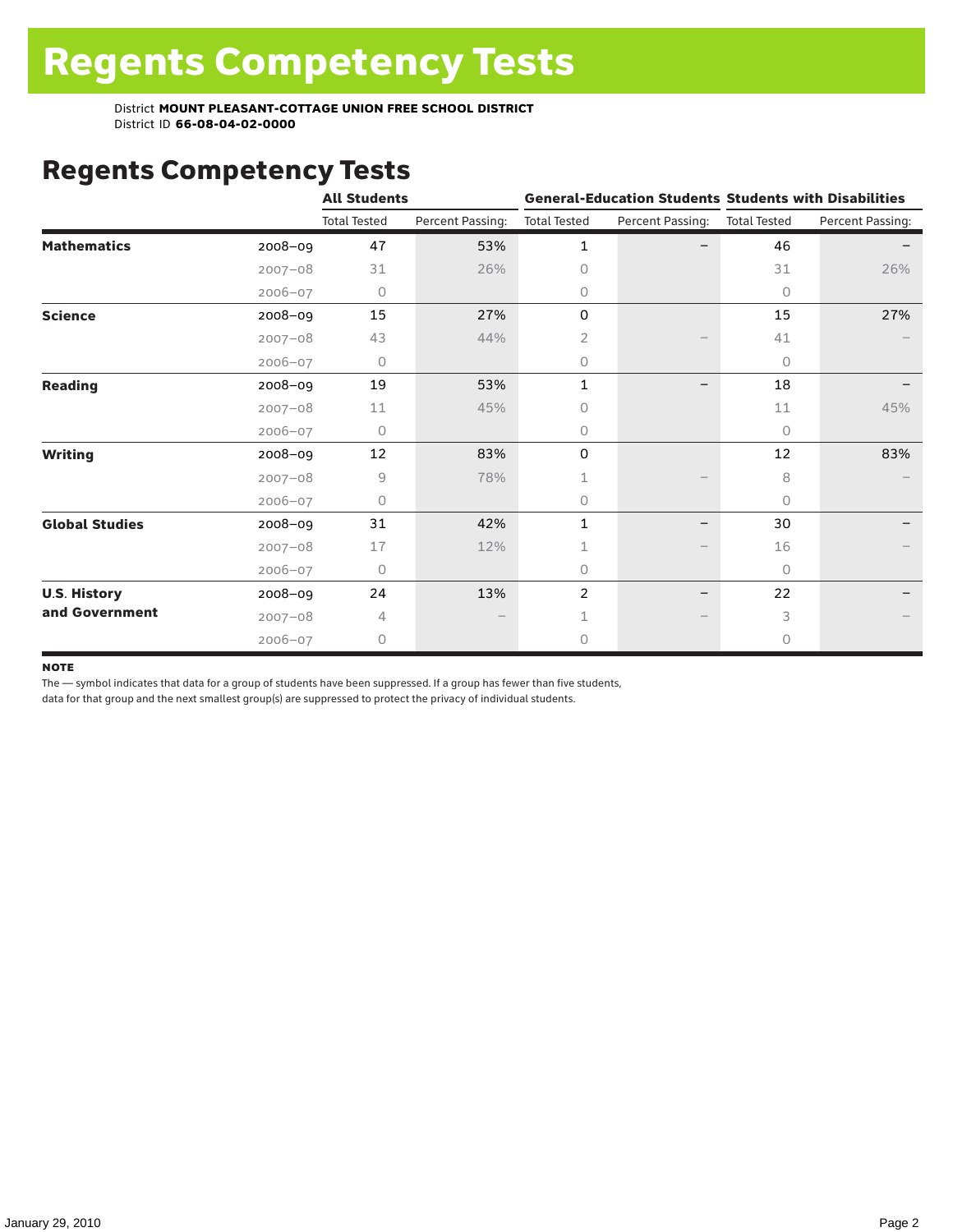District **MOUNT PLEASANT-COTTAGE UNION FREE SCHOOL DISTRICT** District ID **66-08-04-02-0000**

# Elementary/Middle-Level Social Studies 2008–09

|                                   | <b>All Students</b>                                         |     |     |     |       |                                                    | <b>General-Education Students</b> |  |  |       |                                                    | <b>Students with Disabilities</b> |  |  |                |  |
|-----------------------------------|-------------------------------------------------------------|-----|-----|-----|-------|----------------------------------------------------|-----------------------------------|--|--|-------|----------------------------------------------------|-----------------------------------|--|--|----------------|--|
|                                   | Percentage of students<br>Total<br>Tested scoring at level: |     |     |     | Total | Percentage of students<br>Tested scoring at level: |                                   |  |  | Total | Percentage of students<br>Tested scoring at level: |                                   |  |  |                |  |
|                                   |                                                             |     |     |     | 4     |                                                    |                                   |  |  | 4     |                                                    |                                   |  |  | $\overline{4}$ |  |
| <b>Elementary</b><br><b>Level</b> | 9                                                           | 67% | 0%  | 33% | 0%    |                                                    |                                   |  |  |       |                                                    |                                   |  |  |                |  |
| <b>Middle Level</b>               | 35                                                          | 71% | 26% | 3%  | 0%    |                                                    |                                   |  |  |       | 32                                                 |                                   |  |  |                |  |

### 2005 Total Cohort Performance on Regents Exams After Four Years

|                                        | <b>All Students</b>                                     |           |     |              |        | <b>General-Education Students</b>                  |           |    |              | <b>Students with Disabilities</b>                            |    |           |     |              |  |
|----------------------------------------|---------------------------------------------------------|-----------|-----|--------------|--------|----------------------------------------------------|-----------|----|--------------|--------------------------------------------------------------|----|-----------|-----|--------------|--|
|                                        | Cohort<br>Enrollm<br>Percentage of<br>students scoring: |           |     |              | Cohort | Ξ<br>Percentage of<br>ò,<br>모<br>students scoring: |           |    |              | Cohort<br>Percentage of<br>$\circ$<br>문<br>students scoring: |    |           |     |              |  |
|                                        |                                                         | $55 - 64$ |     | 65-84 85-100 |        |                                                    | $55 - 64$ |    | 65-84 85-100 |                                                              |    | $55 - 64$ |     | 65-84 85-100 |  |
| <b>Global History</b><br>and Geography | 64                                                      | 2%        | 5%  | 0%           |        | 14                                                 | 0%        | 7% | 0%           |                                                              | 50 | 2%        | 4%  | 0%           |  |
| <b>U.S. History</b><br>and Government  | 64                                                      | 0%        | 11% | 2%           |        | 14                                                 | 0%        | 0% | 0%           |                                                              | 50 | 0%        | 14% | 2%           |  |
| <b>Science</b>                         | 64                                                      | 0%        | 5%  | 0%           |        | 14                                                 | 0%        | 7% | 0%           |                                                              | 50 | 0%        | 4%  | 0%           |  |

# New York State Alternate Assessments (NYSAA) 2008–09

|                              |       | <b>All Students</b>                            |               |   |   |  |  |  |  |  |  |
|------------------------------|-------|------------------------------------------------|---------------|---|---|--|--|--|--|--|--|
|                              | Total | Number of students scoring<br>Tested at Level: |               |   |   |  |  |  |  |  |  |
|                              |       | 1                                              | $\mathcal{P}$ | 3 | 4 |  |  |  |  |  |  |
| <b>Elementary Level</b>      |       |                                                |               |   |   |  |  |  |  |  |  |
| Social Studies               | 0     |                                                |               |   |   |  |  |  |  |  |  |
| <b>Middle Level</b>          |       |                                                |               |   |   |  |  |  |  |  |  |
| Social Studies               | 0     |                                                |               |   |   |  |  |  |  |  |  |
| <b>Secondary Level</b>       |       |                                                |               |   |   |  |  |  |  |  |  |
| <b>English Language Arts</b> | O     |                                                |               |   |   |  |  |  |  |  |  |
| <b>Mathematics</b>           | Ω     |                                                |               |   |   |  |  |  |  |  |  |
| Social Studies               | O     |                                                |               |   |   |  |  |  |  |  |  |
| Science                      | Ω     |                                                |               |   |   |  |  |  |  |  |  |

The New York State Alternate Assessment (NYSAA) is for students with severe cognitive disabilities. Results for students taking the NYSAA in English language arts, mathematics, and science at the elementary and middle levels are available in the *Accountability and Overview Report* part of *The New York State Report Card*.

The — symbol indicates that data for a group of students have been suppressed. If a group has fewer than five students, data for that group and the next smallest group(s) are suppressed to protect the privacy of individual students.

**NOTE**